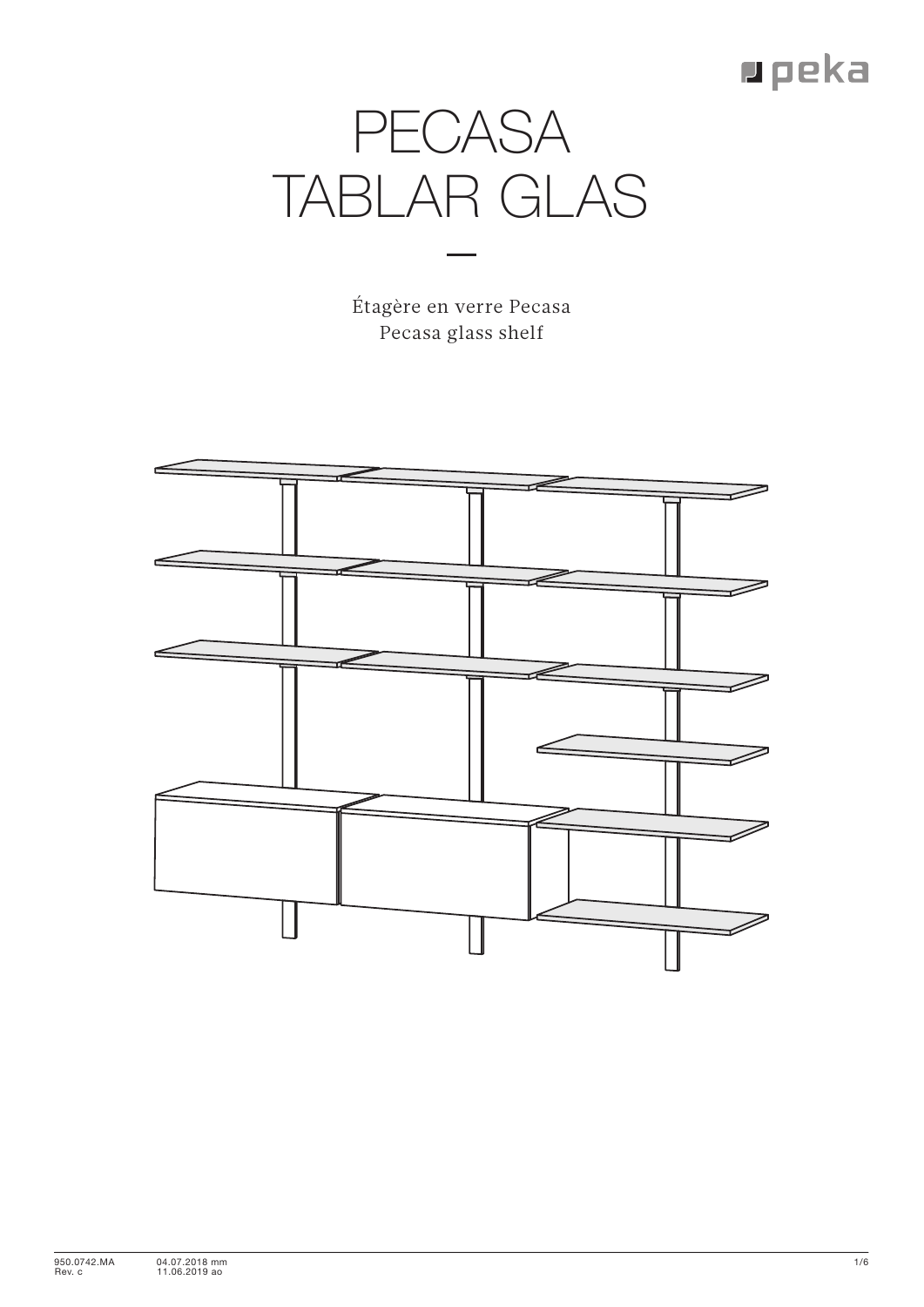

**DE** Für Pecasa ist eine fachkundige Montage erforderlich, denn unsachgemässe Montage kann zu Unfällen führen; Möbel/Gegenstand könnte kippen oder umfallen. WICHTIG! Schrauben oder Beschläge zur Wand-/ Deckenbefestigung sind nicht beigepackt. Achten Sie darauf, dass Sie Schrauben/Beschläge entsprechend der Wandbeschaffenheit und mit ausreichender Tragfähigkeit verwenden. Erkundigen Sie sich gfs. beim Eisenwarenfachhandel.

**FR** Montage professionnel requis. Un montage incorrect peut entraîner des accidents ; les meubles / objets peuvent basculer ou tomber. IMPORTANT ! Les vis ou les armatures pour la fixation au plafond / murale ne sont pas comprises. Veillez à utiliser des vis / armatures adaptées à la constitution du mur et affichant une capacité de charge suffisante. Le cas échéant, renseignez-vous en quincaillerie.

**EN** Expert assembly required. Improper assembly could cause accidents; furniture/objects could topple or fall over. IMPORTANT! The pack does not include screws or fittings for fixing the system to the wall/ceiling. Make sure that you use screws/fittings that are suitable for the wall's condition and have sufficient load-bearing capacity. If necessary, check at a hardware store.



?

**DE** Wandbeschaffenheit prüfen. **FR** Vérifier la constitution du mur. **EN** Check wall condition.

**DE** Beratung durch Fachpersonal.

**FR** Conseils par des professionnels.

**EN** Consult a professional.



**DE** ACHTUNG bei Montage eines Glastablars auf Augenhöhe! Aus Gründen der Sichtbarkeit immer einen massiven Körper darunter montieren.

**FR** ATTENTION en cas de montage d'une étagère en verre à la hauteur des yeux ! Pour des raisons de visibilité, toujours monter un caisson massif au-dessous.

**EN** CAUTION: If mounting a glass shelf at eye level, always fit a large cabinet or box underneath it to boost its visibility.



**DE** Montage durch Fachpersonal.



**DE** Montage mit Kleber vom Fachmann abklären lassen. **!** Muss für den vorgesehenen Verwendungszweck geeignet sein. **FR** Se faire expliquer le montage avec de la colle par un professionnel. **!** Doit être adapté pour l'utilisation prévue. **EN** Consult a professional for advice about using glue for assembly. **!** The glue must be suitable for the intended use.



**DE** Installationszonen prüfen. **FR** Contrôler les zones d'installation. **EN** Check the installation area.



**ZERTIFIZIERT** 

**DE** Schrauben oder Beschläge zur Wandbefestigung durch Fachmann abklären lassen. **FR** Se faire expliquer par un professionnel les vis ou les armatures pour la fixation murale. **EN** Consult a professional for advice about the screws or fittings to use to fix the system to the



**DE** Bei fehlerhafter Montage droht Gefahr durch herunter fallende Elemente. **FR** En cas de montage erroné, des éléments risquent de tomber. **EN** If the system is not installed correctly, elements may fall down.



www.tuv.com ID 1111217520



**FR** Montage par des professionnels. **EN** Must be installed by a professional.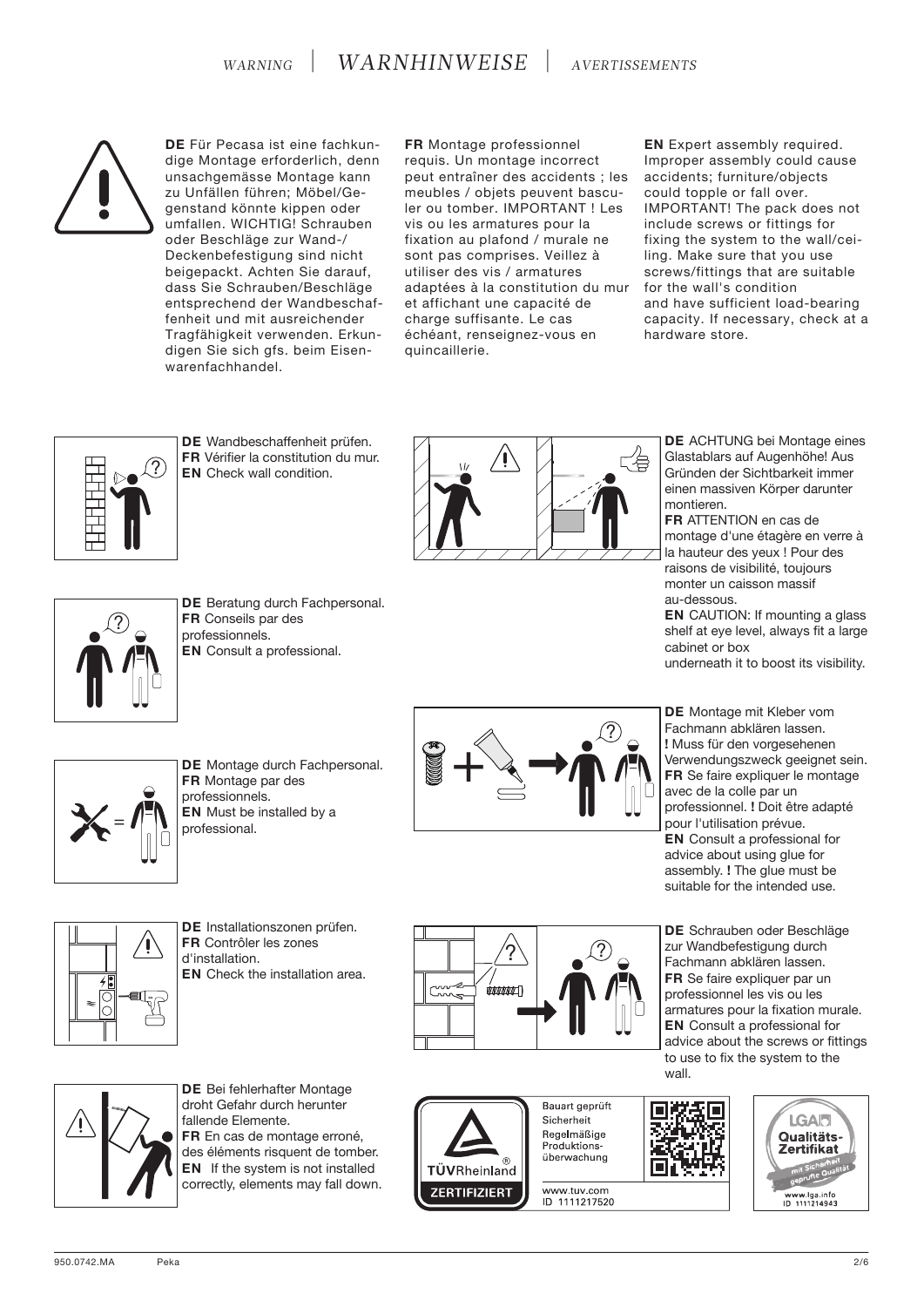

| Glastablar                                                                                             | <b>Breite</b> | Tiefe         | <b>Dicke</b>     | Max. zulässige Zuladung |
|--------------------------------------------------------------------------------------------------------|---------------|---------------|------------------|-------------------------|
| Étagère en verre                                                                                       | Largeur       | Profendeur    | Épaisseur        | Max. load capacity      |
| Glass shelf                                                                                            | <b>Width</b>  | <b>Depth</b>  | <b>Thickness</b> | Max. capacité de charge |
| Vorgeschriebene Tablar-Dimensionen<br>Dimensions de l'étagère prescrits<br>Prescribed shelf dimensions | $\leq$ 850 mm | $\leq 400$ mm | 8 mm             | 30 kg                   |

Die Tragkraft ist abhängig von Materialart und Dimensionierung.

Capacité de charge en fonction du type de matériau et des dimensions.

Load capacity depends on material type and dimensions.









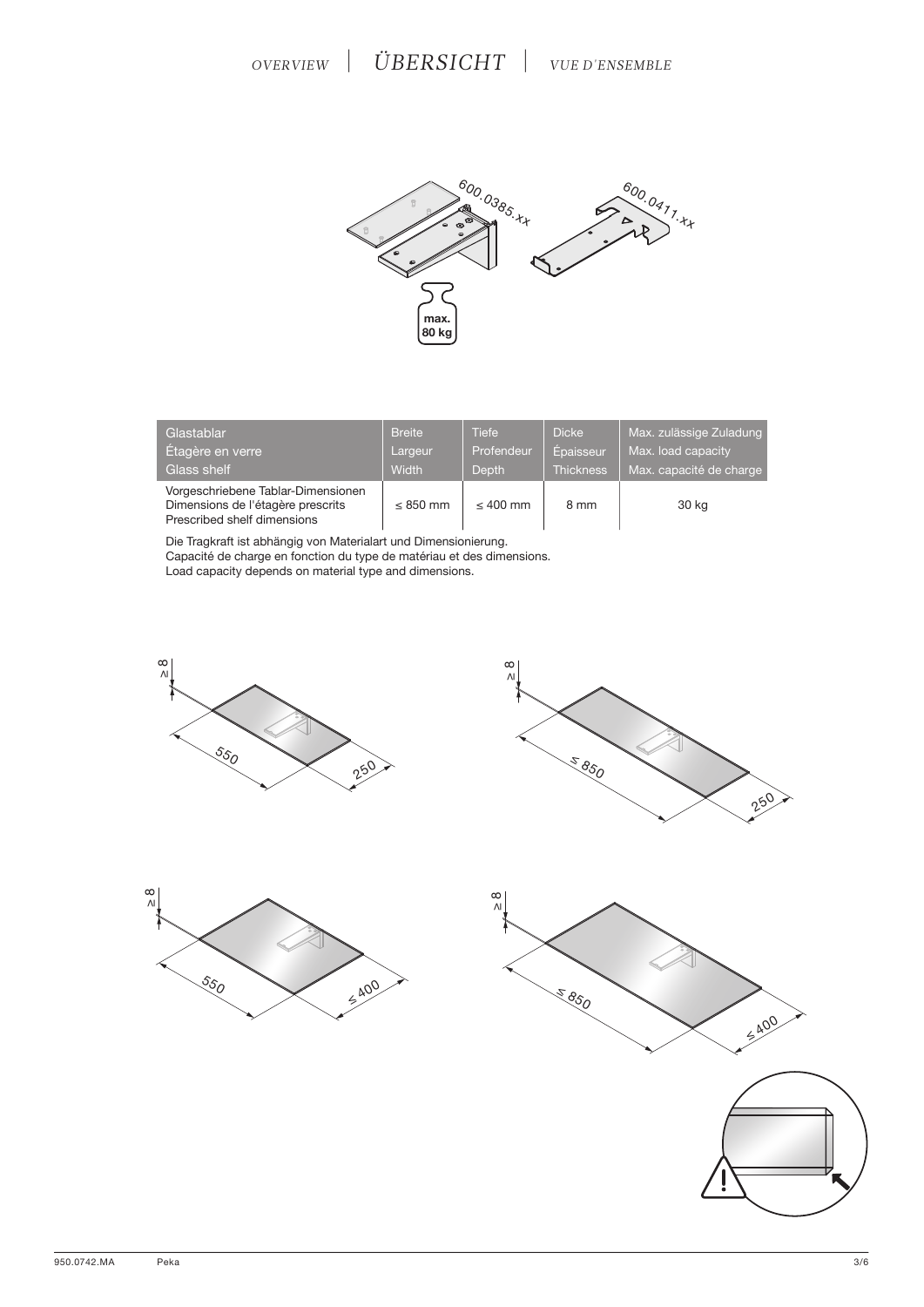







Peka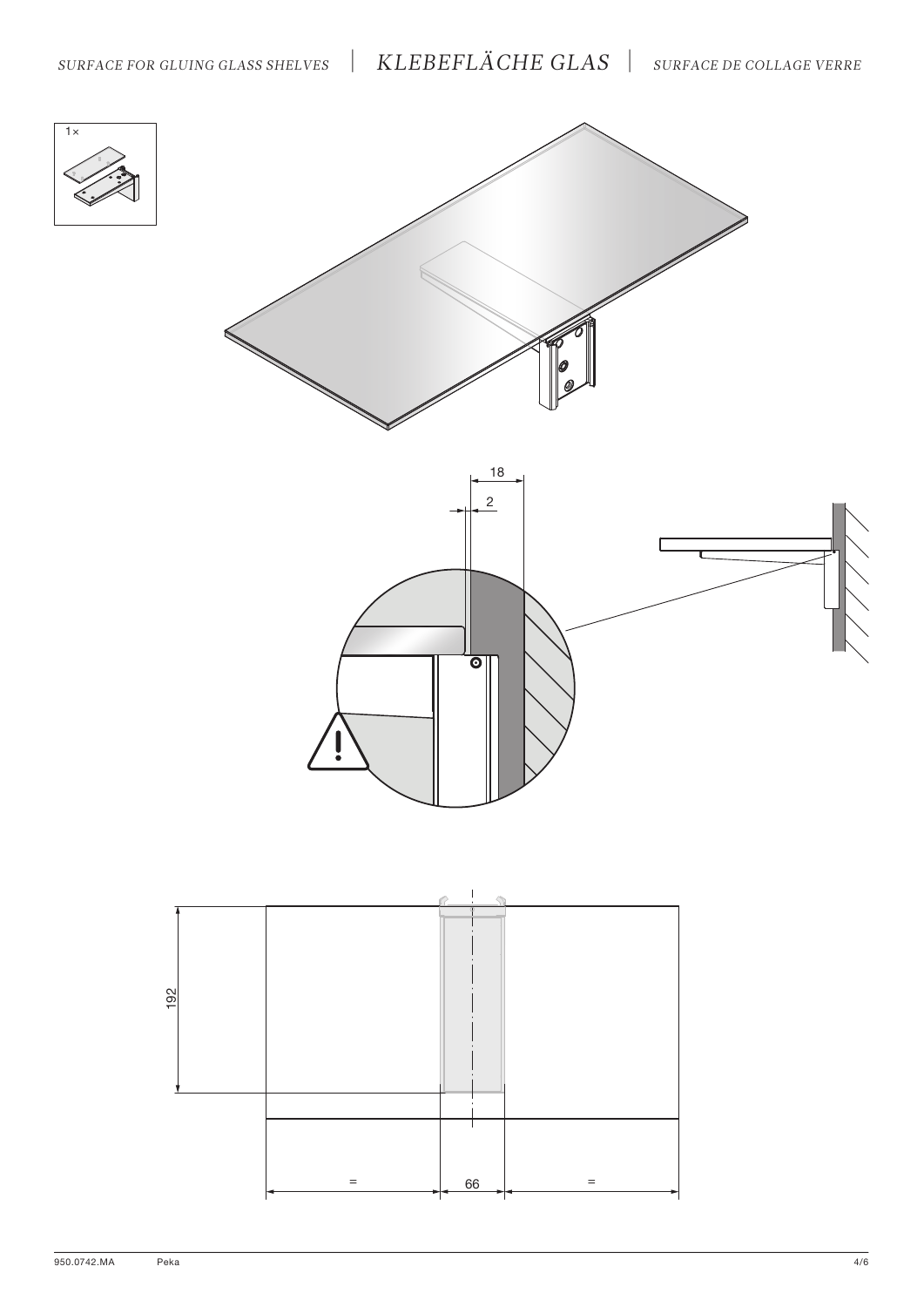## *SURFACE FOR GLUING GLASS SHELVES* | *KLEBEFLÄCHE GLAS* | *SURFACE DE COLLAGE VERRE*